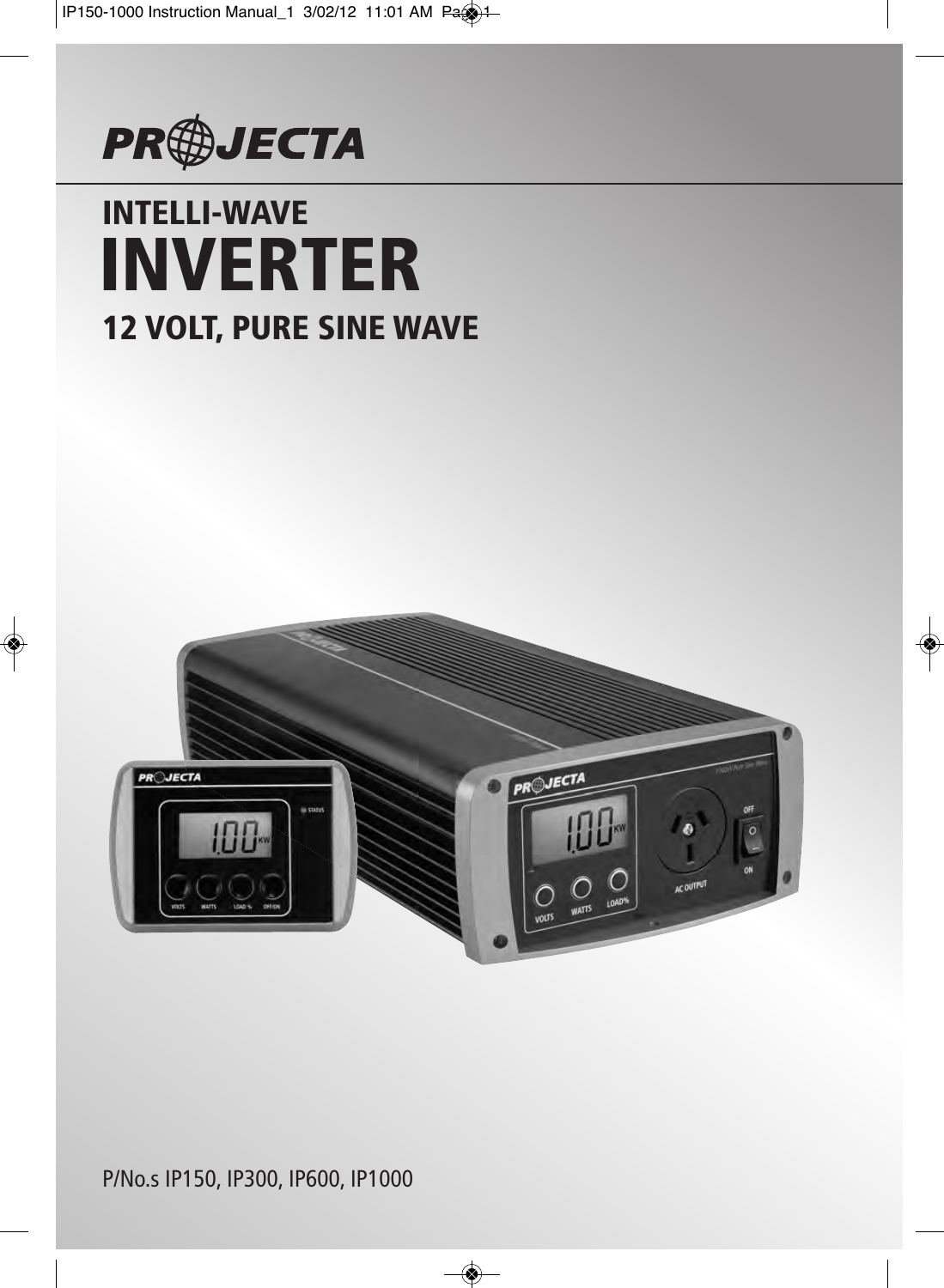# **IMPORTANT SAFETY INFORMATION**

Please read this manual thoroughly before use and store in a safe place for future reference.

# **WARNINGS**

- For indoor use out of weather only.
- For use with negatively earthed vehicles & systems only.
- Internally bonded for safety, battery DC negative to case & AC socket earth.
- Hazardous voltage inside do not attempt to open, repair or use if damaged.
- Only connect 230/240V AC appliances that are in safe condition.
- This appliance is not intended for use by young children or infirm persons unless they have been adequately supervised by a responsible person to ensure that they can use the appliance safely.
- Young children should be supervised to ensure that they do not play with the appliance.
- It is recommended that a type 'A' portable residual current device (RCD) be used for added output protection.
- For independent use, do not connect to buildings.

# **CAUTIONS**

- Batteries should be mounted in a separate well-vented enclosure.
- Even though the inverter is powered from a battery, it still produces dangerous high voltage AC power and has the potential to fatally injure if incorrectly installed or used.
- Double check battery negative and positive posts before making any connection; a wrong connection (reverse polarity) will cause the fuse/s to blow and may damage the inverter.
- A small spark (arc) can occur when making the final battery connection, this is most common when the inverter has not been used for some time. This spark is caused by the inverter's large capacitors charging quickly. To minimise this, make the last connection quickly and completely.
- Batteries can be dangerous; follow all battery manufacturer's instructions and warnings.
- Never operate the inverter without the DC negative input connected direct to the battery and never install a fuse, circuit breaker or battery switch in the negative supply line (IP150 excepted).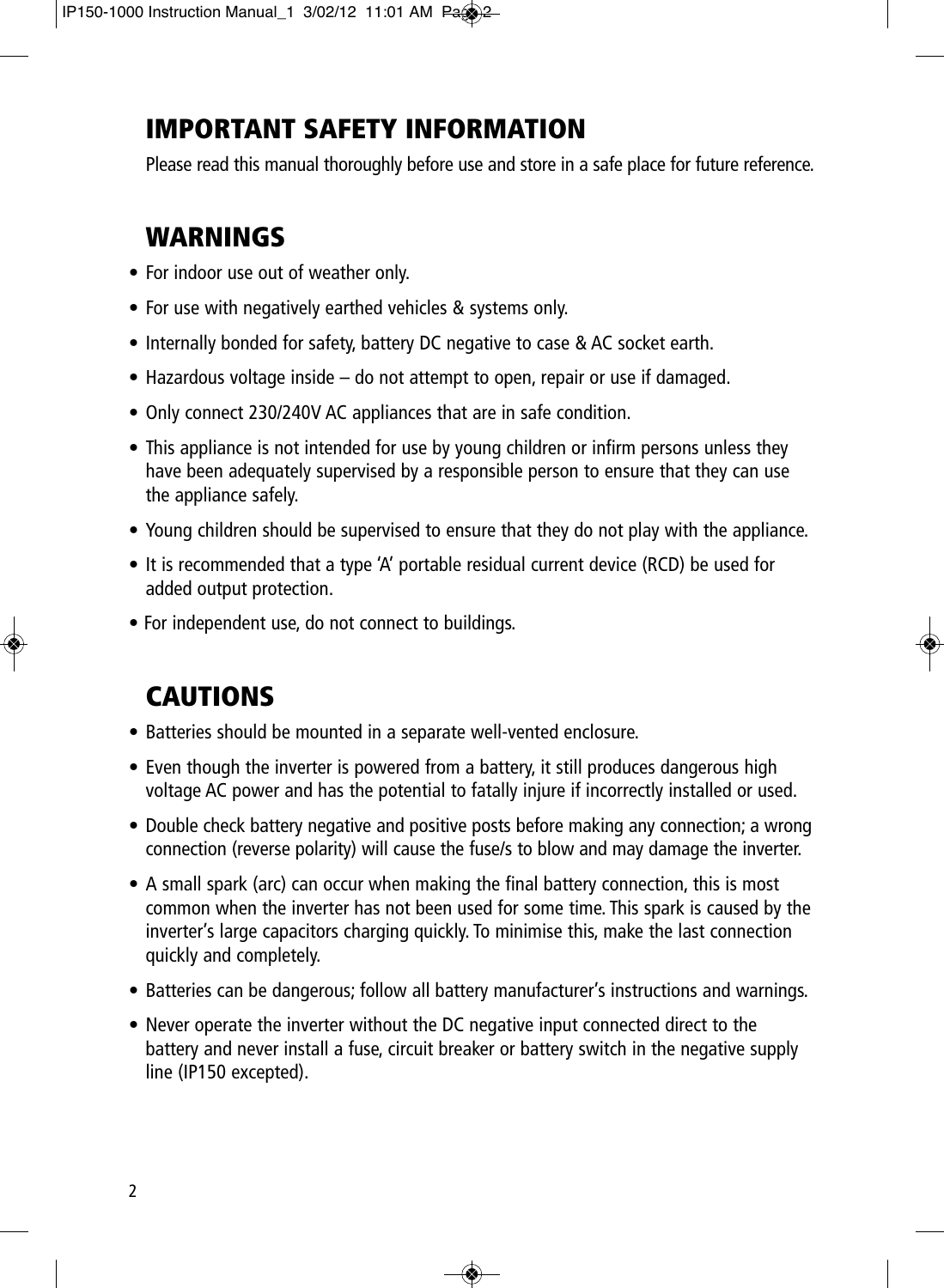# **FEATURES**

### **PURE SINE WAVE OUTPUT**

There are two different types of inverters, modified sine wave and pure sine wave. The difference between the two is how closely the output replicates mains power.



Logically it follows that the process used in a pure sine wave inverter is more complex than a modified sine wave inverter and subsequently more expensive. Most electric appliances operate unaffected on a modified sine wave and hence they are more common.

Pure sine wave inverters are best for use on medical equipment and sensitive electrical appliances. They allow you to watch television without static, play your favourite game on an XBox<sup>™</sup>, Playstation<sup>™</sup> or Wii<sup>™</sup> and run a fluoro, all of which may not operate properly on a modified sine wave inverter.

### **FULLY ISOLATED DESIGN**

Safety is paramount around 240V and in particular with inverters which is why Projecta fully electrically isolates the DC (and therefore battery posts, vehicle chassis, etc) from the 240V AC circuit.

### **DESIGNED TO AS4763**

Designed in accordance with Australian Standard AS4763 (Int): 2006 – Safety of Portable Inverters.

### **REMOTE CONTROL DISPLAY (IP600 AND IP1000)**

Control and monitor the inverter's performance from a remote control display allowing the inverter to be mounted flush or surface mounted out of sight. Ideal for use in caravans, motor homes and boats.

### **BI-COLOUR L.E.D DISPLAY**

### **THERMOSTATICALLY CONTROLLED COOLING FAN**

### **PROTECTION**

- Low input voltage
- High input voltage
- Low battery alarm
- Over temperature
- Overload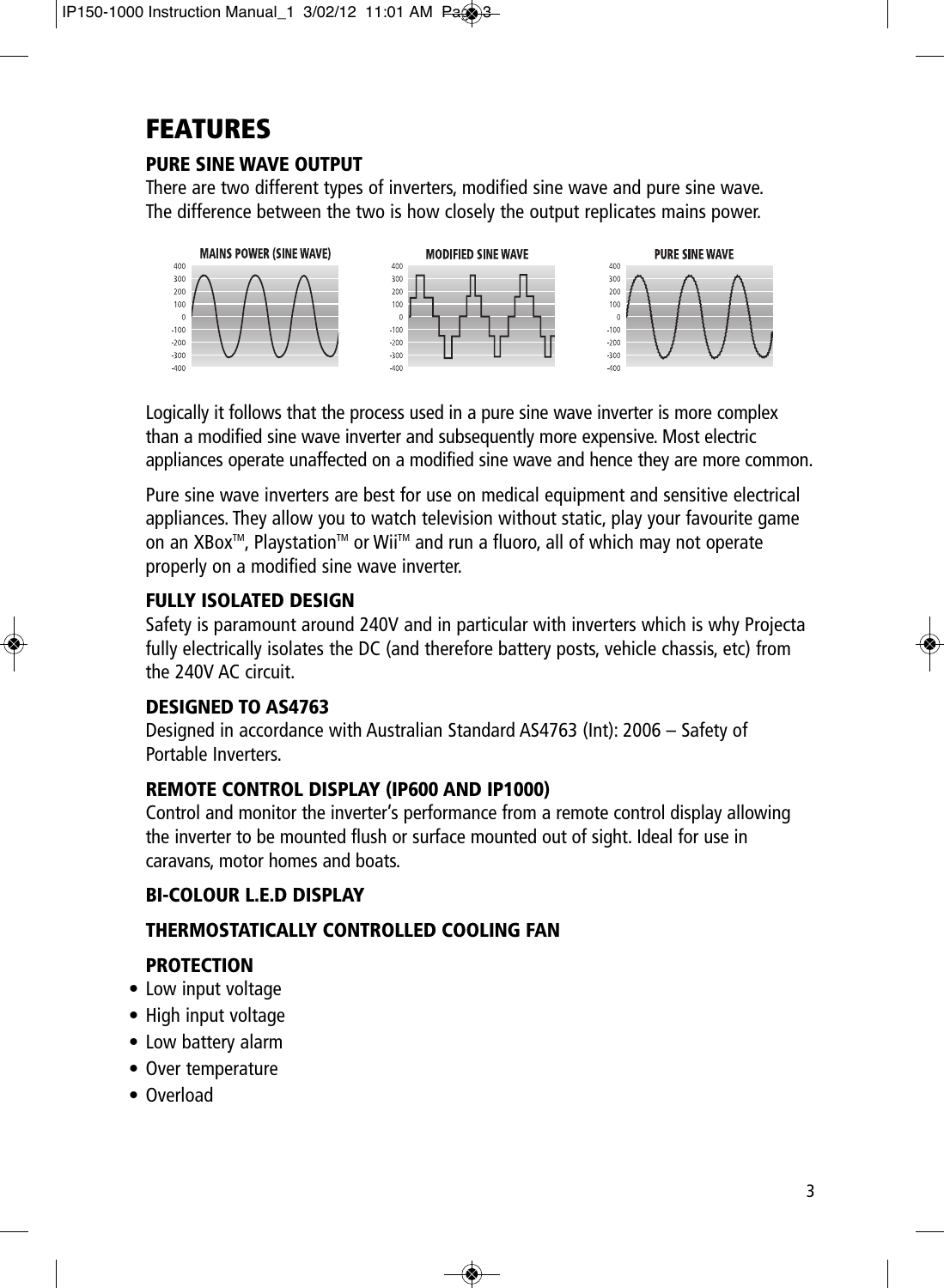# **SPECIFICATIONS**

| P/No.                          | <b>IP150</b>                                                | <b>IP300</b>            | <b>IP600</b>                          | <b>IP1000</b>                                   |  |  |
|--------------------------------|-------------------------------------------------------------|-------------------------|---------------------------------------|-------------------------------------------------|--|--|
| Input                          | 12VDC Battery/Vehicle (9.75-15.5VDC)                        |                         |                                       |                                                 |  |  |
| Input Current (Max DC Amps)    | 30A<br>60A<br>100A<br>15A                                   |                         |                                       |                                                 |  |  |
| No Load Current Draw           | 500 <sub>m</sub> A<br>500 <sub>m</sub> A<br>1200mA<br>650mA |                         |                                       |                                                 |  |  |
| Remote Standby Current Draw    |                                                             |                         | 2mA                                   | 2 <sub>m</sub> A                                |  |  |
| Output                         |                                                             |                         | 240VAC 50Hz                           |                                                 |  |  |
| Continuous Power (Watts)       | 150W                                                        | 300W                    | 600W                                  | 1000W                                           |  |  |
| Peak Power (Watts)             | 300W                                                        | 600W                    | 1200W                                 | 2000W                                           |  |  |
| <b>Inverter Classification</b> |                                                             |                         | Equipotentially Bonded Inverter (EPB) |                                                 |  |  |
| <b>Output Waveform</b>         | <b>Pure Sine Wave</b>                                       |                         |                                       |                                                 |  |  |
| Efficiency                     | 85-90%                                                      |                         |                                       |                                                 |  |  |
| Low Battery Alarm/Shutdown     | Alarm 10.25V, Shutdown 9.75V $(\pm 0.2V)$                   |                         |                                       |                                                 |  |  |
| Cooling Fan                    | Automatic Temperature Controlled                            |                         |                                       |                                                 |  |  |
| <b>Thermal Shutdown</b>        | 65°C ( $\pm$ 5°C)                                           |                         |                                       |                                                 |  |  |
| <b>Replacement Fuse</b>        | <b>Standard Auto Blade</b>                                  |                         |                                       |                                                 |  |  |
| Fuse Quantity & Size           | 30A<br>$(1 \times 30A)$                                     | 60A<br>$(2 \times 30A)$ | 110A                                  | 220A<br>(2 x 40A & 1 x 30A) (4 x 40A & 2 x 30A) |  |  |
| <b>Fuse Location</b>           | Internal                                                    |                         |                                       |                                                 |  |  |
| Size (mm)                      | 232 x 108 x 63                                              | 252 x 108 x 63          | 250 x 168 x 81                        | 360 x 168 x 81                                  |  |  |
| Weight                         | 1.1 <sub>kq</sub>                                           | 1.25kg                  | 2.2 <sub>kq</sub>                     | 3.2 <sub>kq</sub>                               |  |  |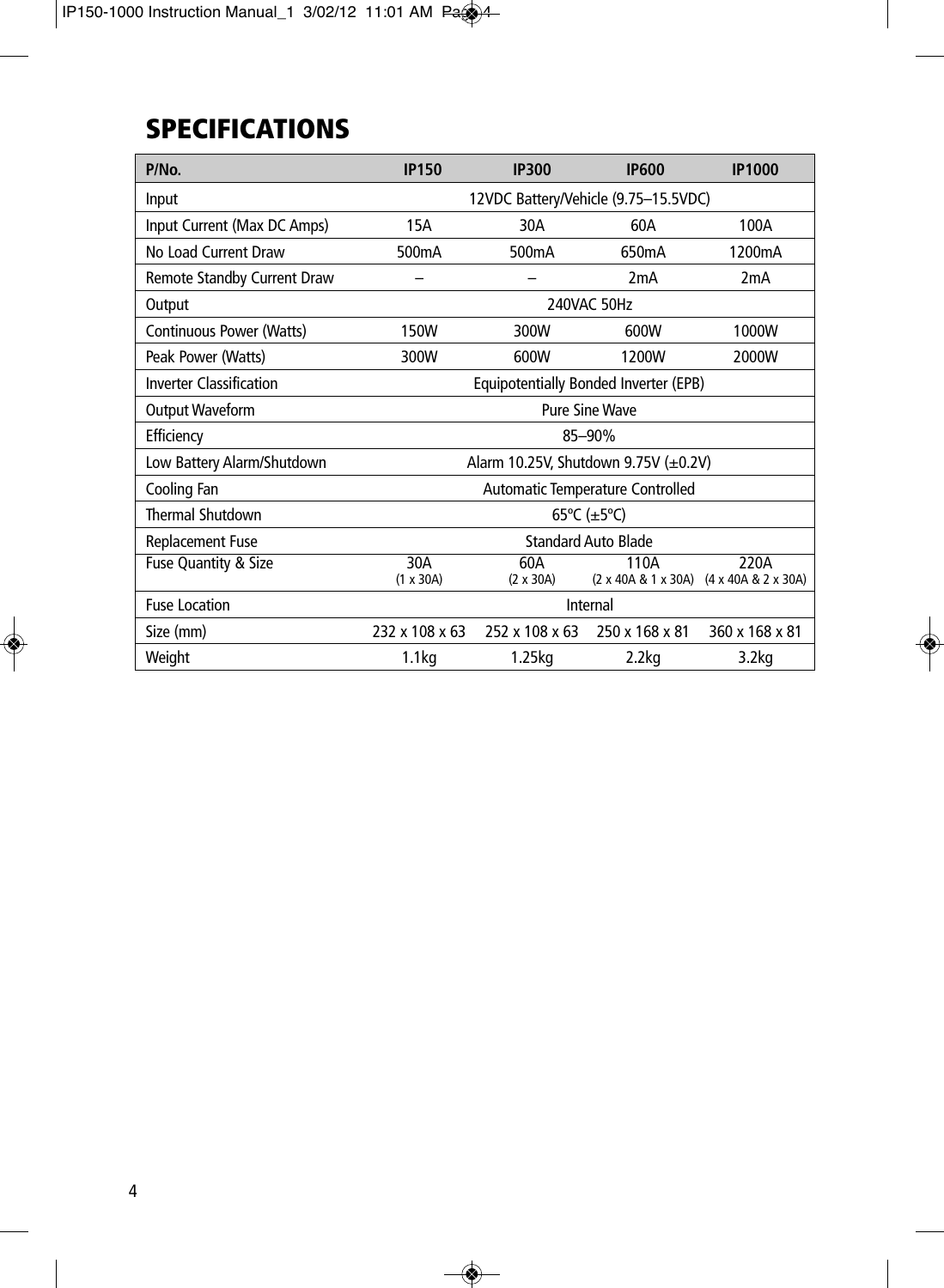## **PRODUCT OVERVIEW**

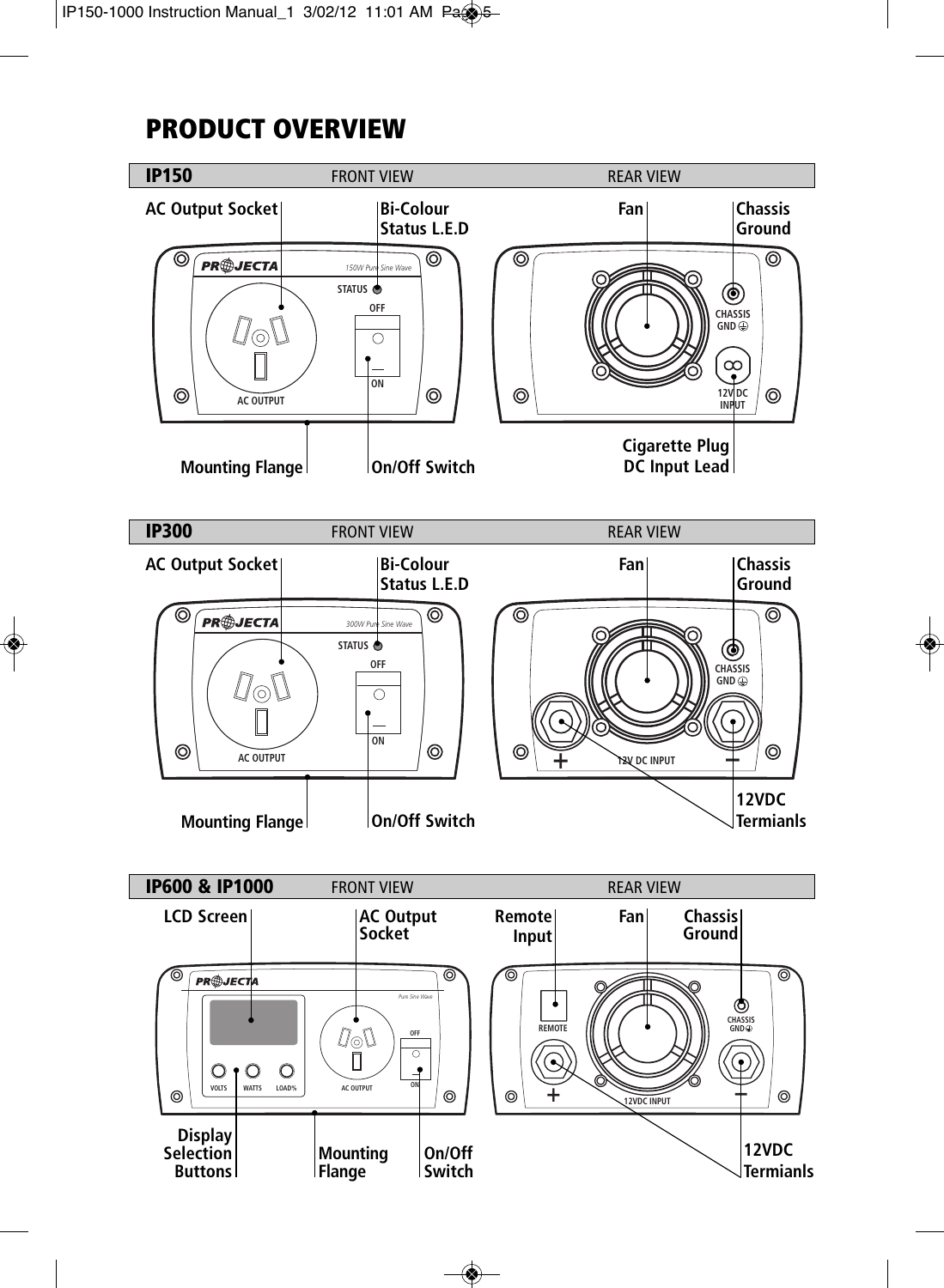# **CONNECTING THE INVERTER**

### **IP150**

The IP150 is fitted with a lead and cigarette plug. Insert the plug into the vehicle's 12V accessory socket and turn the inverter on. You may need to turn the vehicle's ignition to 'accessory' to supply power to the inverter.

### **IP300, IP600, IP1000**

It is important to use suitable cable lengths and sizes to get the most out of your inverter. Use of cable that is too thin or too long will result in voltage drop between the battery and inverter, and may trigger low voltage warnings and inverter shutdowns. It is recommended to place cable in corrugated conduit to protect from damage.

The following table lists suitable cable sizes for different cable lengths available from Projecta.

|               | <b>Part Number (Description)</b>     |                                      |  |  |
|---------------|--------------------------------------|--------------------------------------|--|--|
| Cable Length  | $0 - 3m$                             | $3-6m$                               |  |  |
| <b>IP300</b>  | IWK1 $(3m, 8mm^2)$                   | <b>IWK2</b> (6m, 26mm <sup>2</sup> ) |  |  |
| <b>IP600</b>  | <b>IWK3</b> (3m, 32mm <sup>2</sup> ) | <b>IWK4</b> (6m, 49mm <sup>2</sup> ) |  |  |
| <b>IP1000</b> | <b>IWK3</b> $(3m, 32mm^2)$           | <b>IWK5</b> (6m, 64mm <sup>2</sup> ) |  |  |

- 1. Prepare all cable ends with cable lugs.
- 2. Install a circuit breaker or high current fuse and fuse holder in the positive line as close to the battery as possible. The following fuses are available from Projecta:

IP300: **IFB-40** (40A fuse and holder)

IP600: **IFB-100** (100A fuse and holder)

IP1000: **IFB-150** (150A fuse and holder)

3. Make sure the inverter On/Off switch is turned OFF.

4. Connect the cables to the DC input terminals on the rear of the inverter. The **red terminal is positive (+)** and the **black terminal is negative (-)**. a. Connect the positive cable to the inverter and battery positive terminals. b. Connect the negative cable to the inverter and battery negative terminals.

5. The inverter is earthed through the negative DC input cable. Additional earthing can be made by connecting an insulated wired from the chassis-ground terminal at the rear of the inverter to the vehicle's chassis or any other ground point.

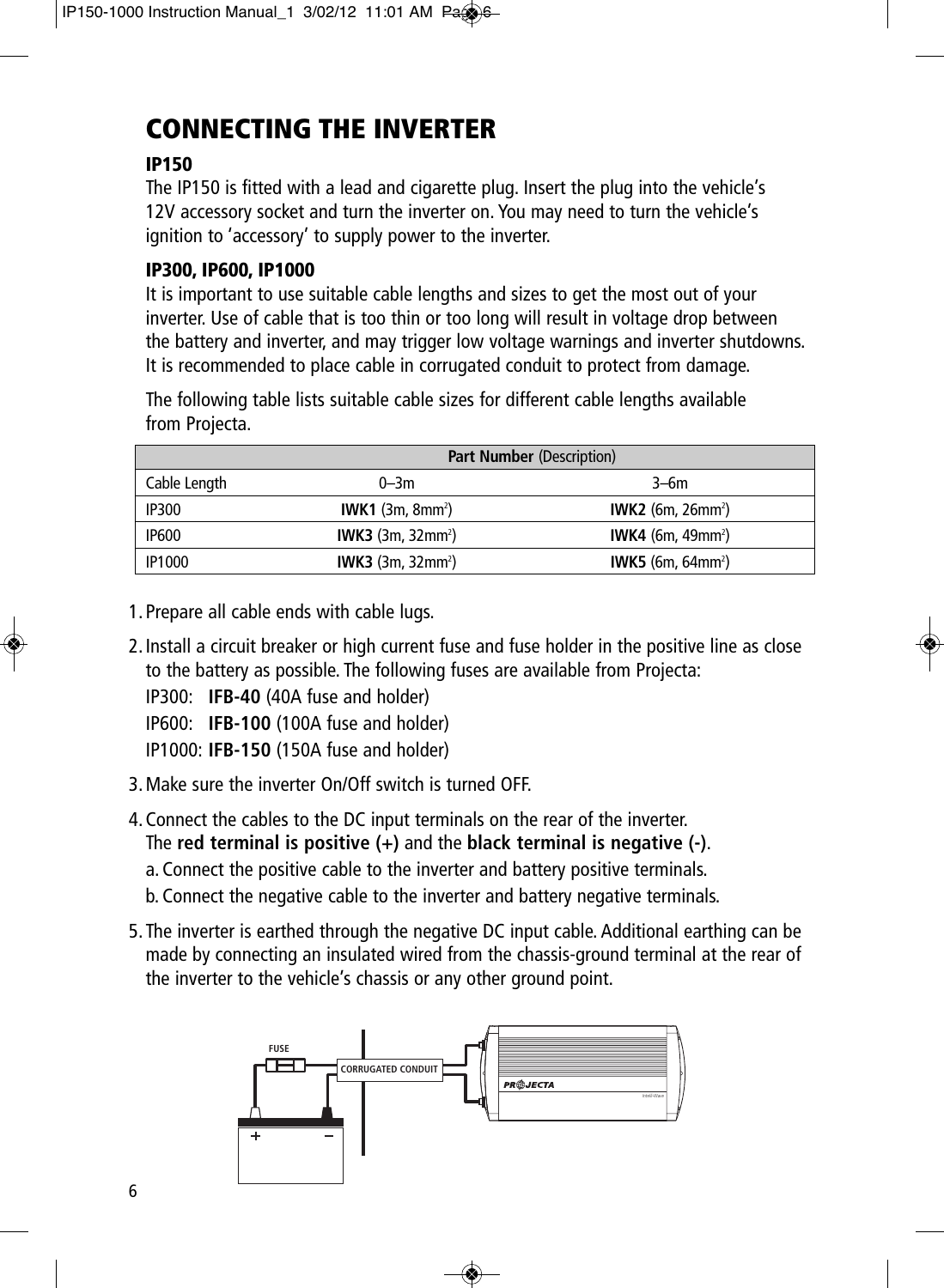# **OPERATING INSTRUCTIONS**

To operate the inverter turn the inverter On/Off switch to ON. The inverter will beep momentarily while it carries out a brief self-analysis before supplying power to the AC socket. To turn off, turn the inverter On/Off switch to OFF.

To help prevent the inverter being overloaded:

- 1. Ensure appliances are turned off before turning the inverter on.
- 2. If multiple appliances are being run, turn on one at a time.

# **MOUNTING INSTRUCTIONS**

Intelli-Wave inverters are designed for indoor, out of weather use only. During operation, the inverter should be in a dry, cool and well-ventilated area as close to the batteries as possible, but not in the same compartment as the batteries. Ensure the inverter is away from flammable materials and fumes.

The inverter end plates include a mounting flange for easy mounting. If permanently fixed, the inverter should be mounted to a suitable horizontal or vertical panel, with at least 10cm clearance from the end plates to provide adequate ventilation for the cooling fan.



| Part No.      | <b>Inverter Dimensions</b> |       |                  |  |
|---------------|----------------------------|-------|------------------|--|
|               | Length                     | Width | Height           |  |
| <b>IP150</b>  | 232mm                      | 108mm | 63 <sub>mm</sub> |  |
| <b>IP300</b>  | 252 <sub>mm</sub>          | 108mm | 63 <sub>mm</sub> |  |
| <b>IP600</b>  | 250mm                      | 168mm | 81 <sub>mm</sub> |  |
| <b>IP1000</b> | 360mm                      | 168mm | 81 <sub>mm</sub> |  |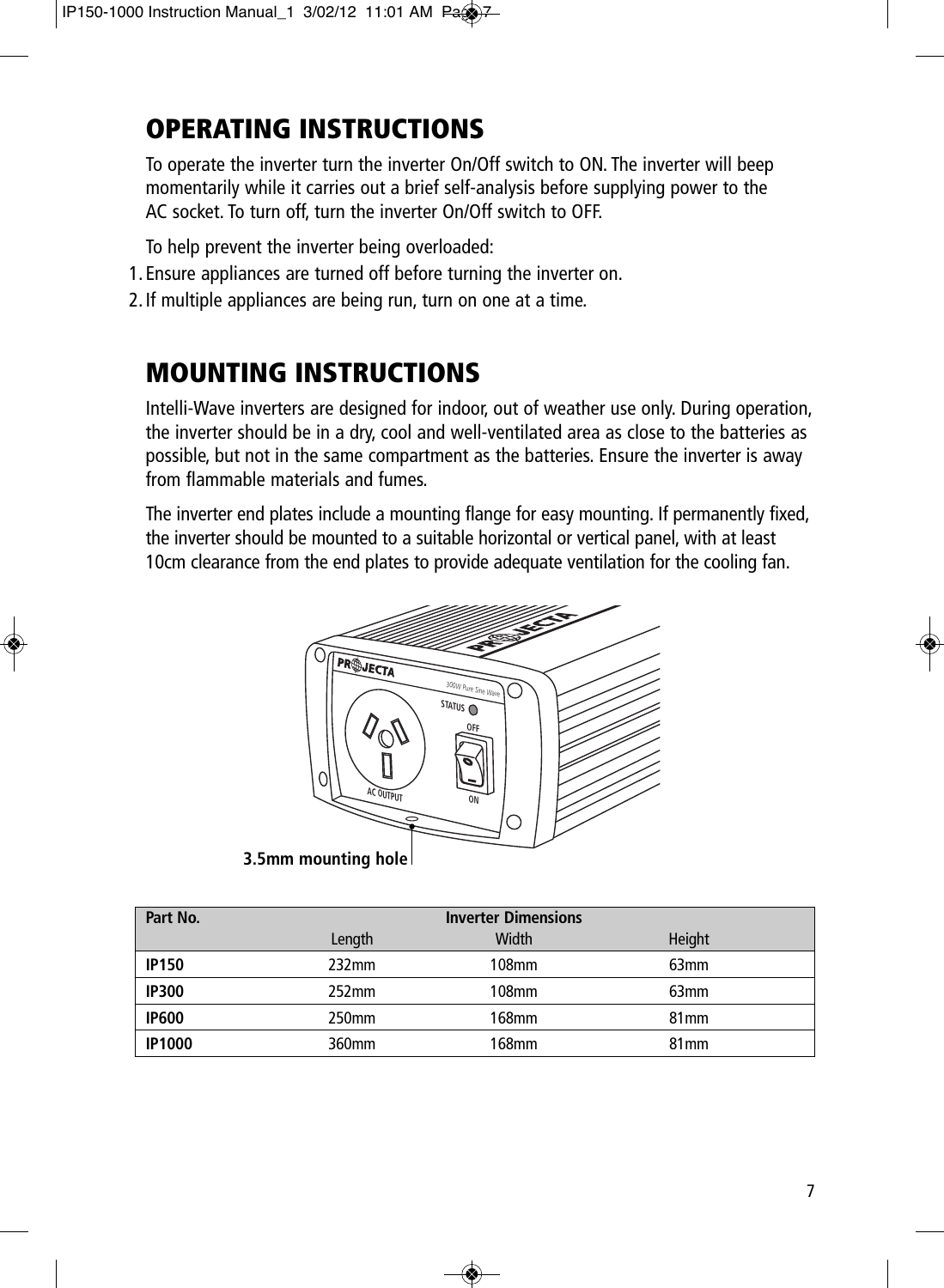# **UNDERSTANDING YOUR INVERTER**

### **A) IP150 & IP300**

These inverters are equipped with a bi-colour status L.E.D and audible alarm. During normal operation, the L.E.D will illuminate solid green. In the event of a fault or error, the alarm will sound and the L.E.D will illuminate various signals.

| <b>STATUS</b>                                         | <b>L.E.D SIGNAL</b>                         | <b>ALARM</b> |
|-------------------------------------------------------|---------------------------------------------|--------------|
| Normal                                                | Green $\bigcirc$                            |              |
| Low Battery Voltage                                   | Green $\bigcirc$                            | ΟN           |
| Low Battery Voltage Shutdown                          | Green/Red (Flashing) $\bigcirc$ / $\bullet$ | OΝ           |
| Over Temperature Shutdown<br>and Output Short Circuit | $Red$ $\odot$                               | ΟN           |
| Overload Shutdown                                     | Red (Flashing)                              | ΟN           |
| High Battery Voltage Shutdown                         | Green (Flashing) $\bigcirc$                 | ΟN           |

### **B) IP600 & IP1000**

These inverters are equipped with an audible alarm and a multi-function LCD screen with selection buttons allowing you to monitor the inverter's performance. During normal operation, the LCD screen will default to the VOLTS display (input battery voltage). Alternative information can be displayed by pressing the relevant buttons:

**VOLTS:** Displays input battery voltage

**WATTS:** Displays the amount of power being drawn by the appliance (in Watts) **LOAD %:** Indicates the percentage of total capacity being drawn by the appliance

In the event of a fault or error, the alarm will sound and the LCD screen will display one of several fault codes.

| <b>STATUS</b>                           | <b>CODE</b> | <b>REMOTE L.E.D SIGNAL</b>                  | <b>ALARM</b> |
|-----------------------------------------|-------------|---------------------------------------------|--------------|
| Normal                                  |             | Green $\heartsuit$                          |              |
| Low Battery Voltage                     | Lb          | Green $\bigcirc$                            | 0N           |
| Low Battery<br>Voltage Shutdown         | Lb          | Green/Red (Flashing) $\bigcirc$ / $\bullet$ | 0N           |
| Over Temperature<br>Shutdown            | <b>OTP</b>  | $Red$ $\bullet$                             | 0N           |
| <b>Output Short Circuit</b>             | <b>OSP</b>  | $Red$ $\bullet$                             | <b>ON</b>    |
| Overload Shutdown                       | <b>OPP</b>  | Red (Flashing)                              | 0N           |
| <b>High Battery</b><br>Voltage Shutdown | Hb          | Green (Flashing) $\bigcirc$                 | ΟN           |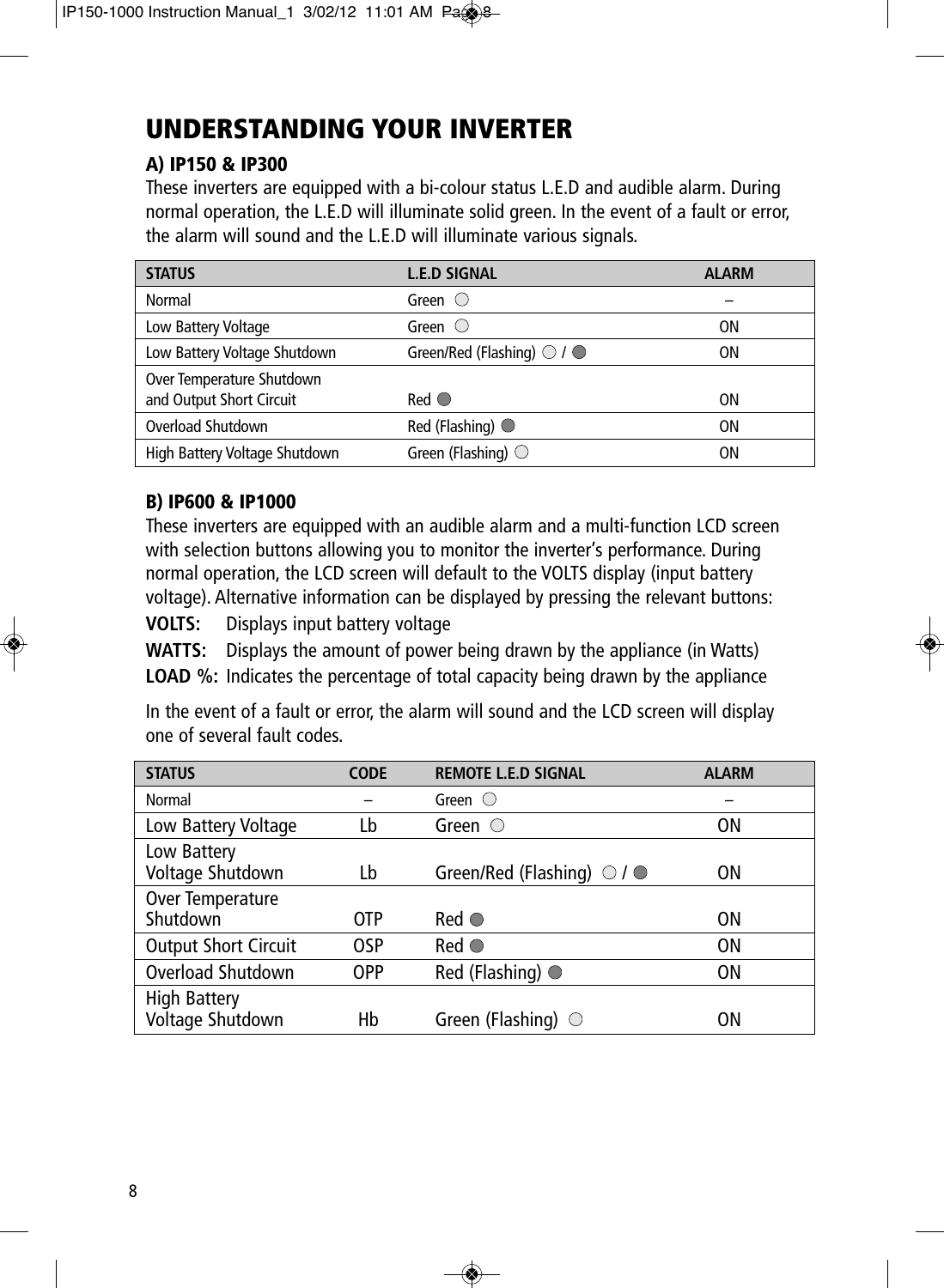# **REMOTE CONTROL DISPLAY** (IP600 & IP1000 ONLY)

To install the remote control, insert the data plug into the data socket at the rear of the inverter. **To operate the inverter using the remote, the inverter On/Off switch must be turned to ON.**

The remote is equipped with an LCD screen identical to the inverter, as well a bi-colour status L.E.D and audible alarm. During normal operation, the LCD screen will default to the VOLTS display (input battery voltage). Alternative information can be displayed by pressing the relevant buttons:

**VOLTS:** Displays input battery voltage

**WATTS:** Displays the amount of power being drawn by the appliance (in Watts)

**LOAD %:** Indicates the percentage of total capacity being drawn by the appliance

**OFF/ON:** Turns the inverter on and off (stand by mode)

In the event of a fault or error, the alarm will sound, the LCD screen will display one of several fault codes and L.E.D will illuminate various signals. Refer to the table on the previous page (IP600 & IP1000) for fault codes and L.E.D signals.

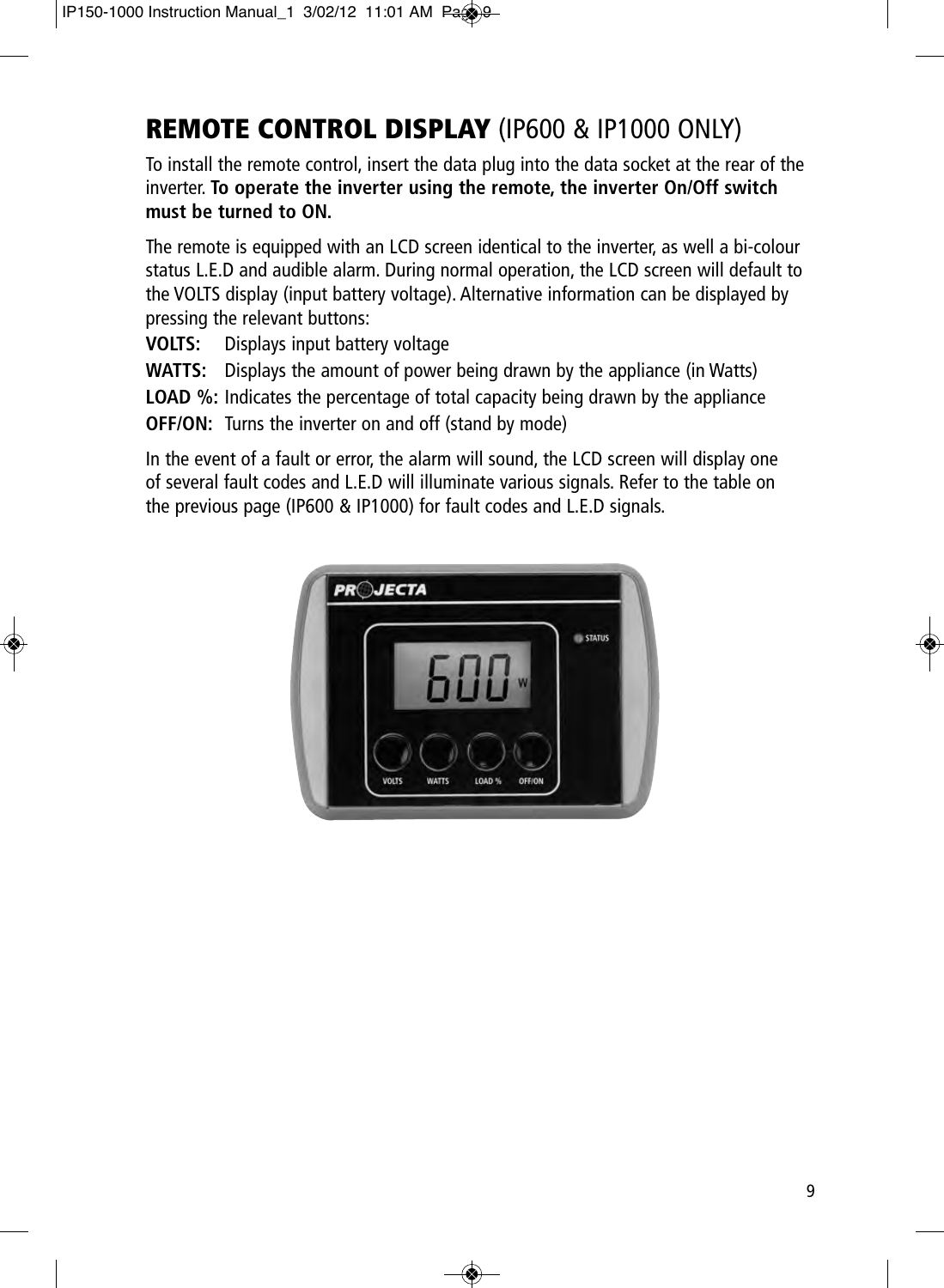# **MOUNTING REMOTE CONTROL**

### **FLUSH MOUNT**

- Cut a 93mm x 70mm hole into the desired mounting surface to suit the supplied mounting plate.
- Position the mounting plate into the hole with the side labelled 'FLUSH MOUNT' facing outwards and screw the supplied screws into the mounting surface as per the below illustration.
- Clip the remote control into the mounting plate.



### **SURFACE MOUNT**

- Position the supplied mounting plate onto the desired mounting surface so the side labelled 'SURFACE MOUNT' is facing outwards and screw the supplied screws into the mounting surface as per the below illustration.
- Drill a 15mm cable exit hole into the mounting surface, ensure cable exit hole is positioned directly in the middle of the mounting plate.
- Position the remote control into the remote control surround as per the below illustration and clip into the mounting plate.

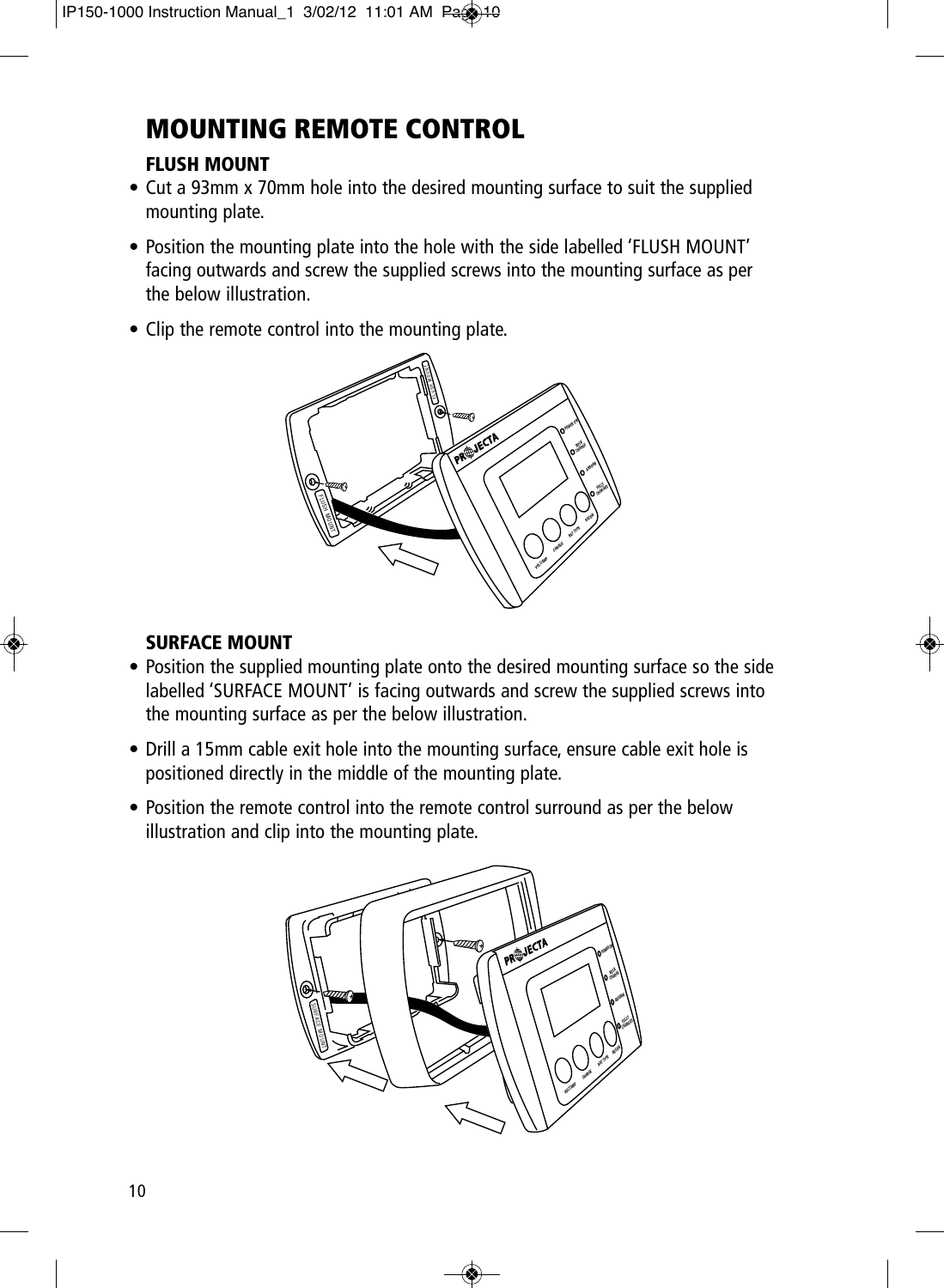# **REMOVING REMOTE CONTROL**

### **FLUSH MOUNT**

- 1. Pull the remote control sideways and firmly lift
- 2. The remote will click out of place





### **SURFACE MOUNT**

- 1. Holding the remote on either side, push upwards.
- 2. Squeeze the sides together to lift away.

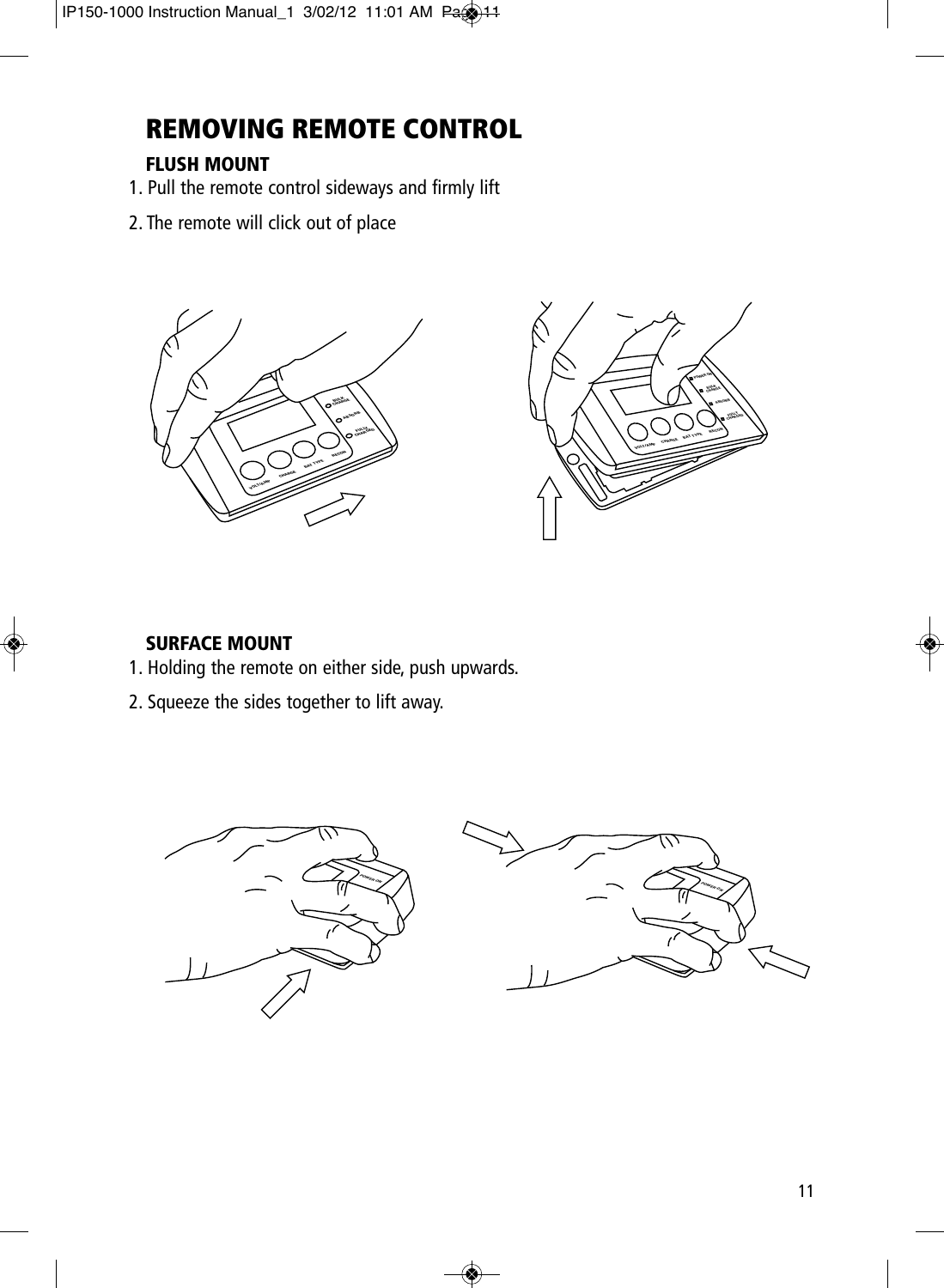# **FAULTS & ERRORS**

| Problem                   | <b>Possible Cause</b>                                                                                                                   | <b>Solution</b>                                                                                                                                                                        |
|---------------------------|-----------------------------------------------------------------------------------------------------------------------------------------|----------------------------------------------------------------------------------------------------------------------------------------------------------------------------------------|
| Low battery voltage       | Input battery voltage<br>is below 10.5V                                                                                                 | a) Recharge battery<br>b) Battery may be too small.<br>Refer to pg 13 for recommended<br>battery sizes<br>c) Check cable connections and that<br>cable sizes are sufficient (see pg 6) |
| Low battery Shutdown      | a) The input battery voltage<br>is below 10V<br>b) There is a voltage drop<br>between the battery and<br>the inverter                   | a) Recharge battery immediately.<br>Failure to do so may cause<br>permanent battery damage<br>b) Check cable connections and<br>that cable sizes are sufficient<br>$(see$ pg $6)$      |
| Over temperature shutdown | Internal temperature<br>is above 65°C                                                                                                   | Turn off inverter and allow to cool                                                                                                                                                    |
| Overload shutdown         | The inverter is overloaded:<br>a) there are too many appliances<br>running, or<br>b) the appliance is not suitable<br>for this inverter | Turn off inverter to reset. Check the<br>(combined) power usage of the<br>appliance/s is suitable for this inverter                                                                    |
| High battery shutdown     | Input battery voltage<br>is above 15.5V                                                                                                 | a) Confirm input battery is 12V.<br>b) Check that a battery charger is<br>not connected to the battery                                                                                 |
| Output short circuit      | Appliance may have an<br>electrical fault                                                                                               | Remove appliance and have it<br>checked by a qualified technician                                                                                                                      |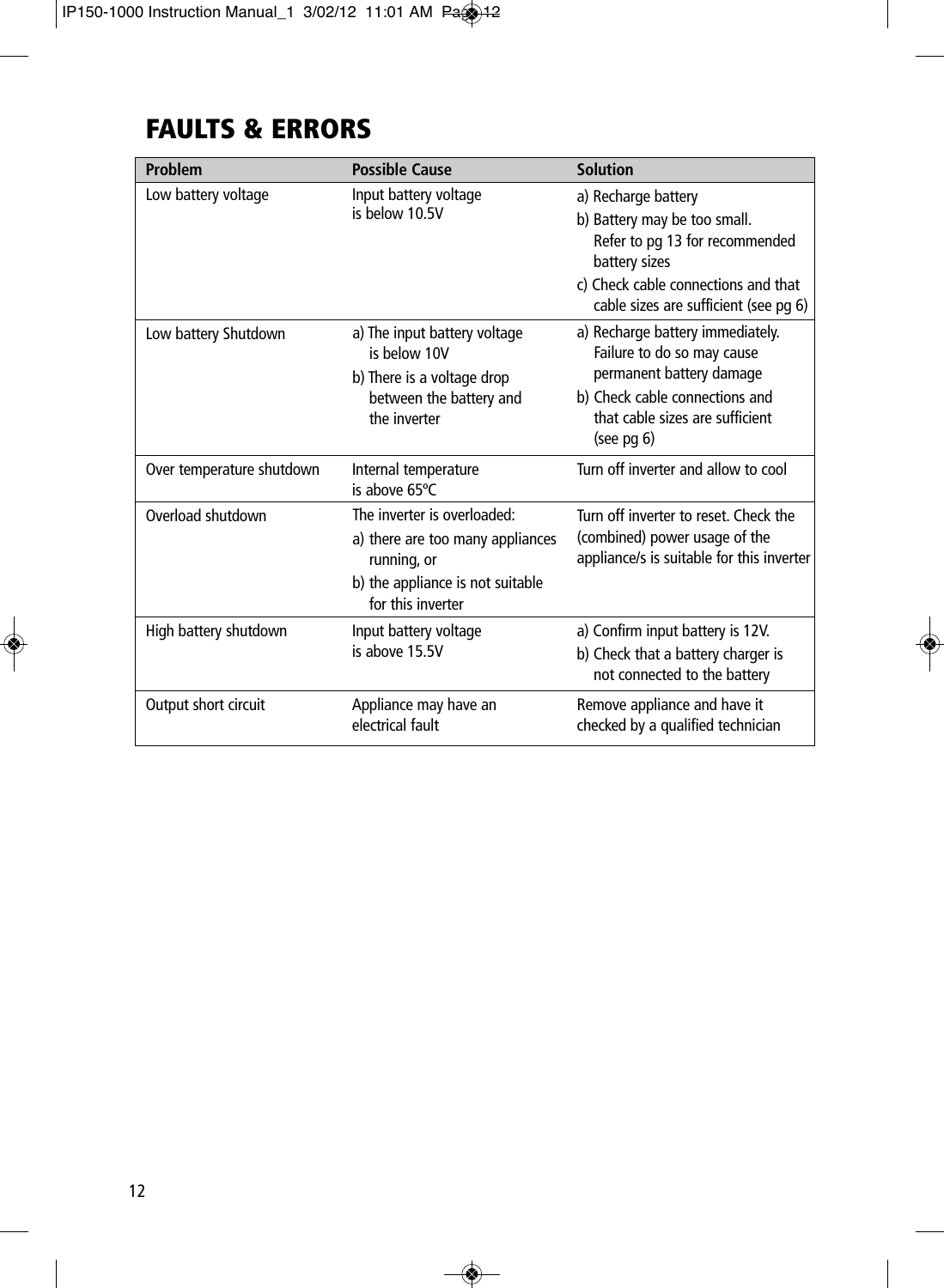# **UNDERSTANDING YOUR POWER REQUIREMENTS**

### **POWER REQUIREMENTS OF YOUR APPLIANCE/S:**

All appliances have a rating plate that shows the amount of power (Watts) used or the current (Amps) drawn under normal use.

The following table shows the maximum combined AC Watts or AC Amps which can be run by the inverter.

| P/No.                            | <b>IP150</b> | <b>IP300</b> | <b>IP600</b> | <b>IP1000</b> |
|----------------------------------|--------------|--------------|--------------|---------------|
| AC Combined maximum load (Watts) | 150W         | 300W         | 600W         | 1000W         |
| AC Combined maximum load (Amps)  | 0.6A         | 1.2A         | 2.4A         | 4.0A          |

Some appliances that use an electric motor or transformer may draw up to 10 times their power rating when first turned on. These are called inductive loads and are the most difficult for the inverter to run. Contact your appliance manufacturer for further advice.

### **SUITABLE POWER SOURCE**

In order to operate the inverter and supply power to an appliance a suitable 12V DC power supply is required, typically a vehicle or caravan battery, portable power pack or an independent 12V lead acid battery. For most applications, a deep cycle battery is recommended for best performance.

The size of the battery used will determine how long the inverter will supply power to an appliance and how well the inverter will perform. Most batteries are marked with their size in Amp hours (Ah) or Cold Cranking Amps (CCA).

Because 12V inverters are capable of drawing high currents the inverter should only be connected to a suitable size battery. Connection to an undersized battery could damage the battery and will result in the inverter shutting down within a short period due to low battery voltage.

The amount of power drawn from the battery is proportional to the inverter load.

| P/No.                                                  | <b>IP150</b>     | <b>IP300</b>     | <b>IP600</b>     | <b>IP1000</b>    |
|--------------------------------------------------------|------------------|------------------|------------------|------------------|
| Minimum recommended<br>battery size                    | 17Ah<br>(100CCA) | 24Ah<br>(200CCA) | 50Ah<br>(400CCA) | 75Ah<br>(550CCA) |
| Run time with maximum load<br>and minimum battery size | $40 \text{ min}$ | $40 \text{ min}$ | 30 min           | 15 min           |
| Run time for a 100W globe<br>with minimum battery size | $80 \text{ min}$ | 2 hours          | 4 hours          | 6 hours          |
| Ideal battery size                                     | 50-70Ah          | 50-70Ah          | 50-130Ah         | 75-250Ah         |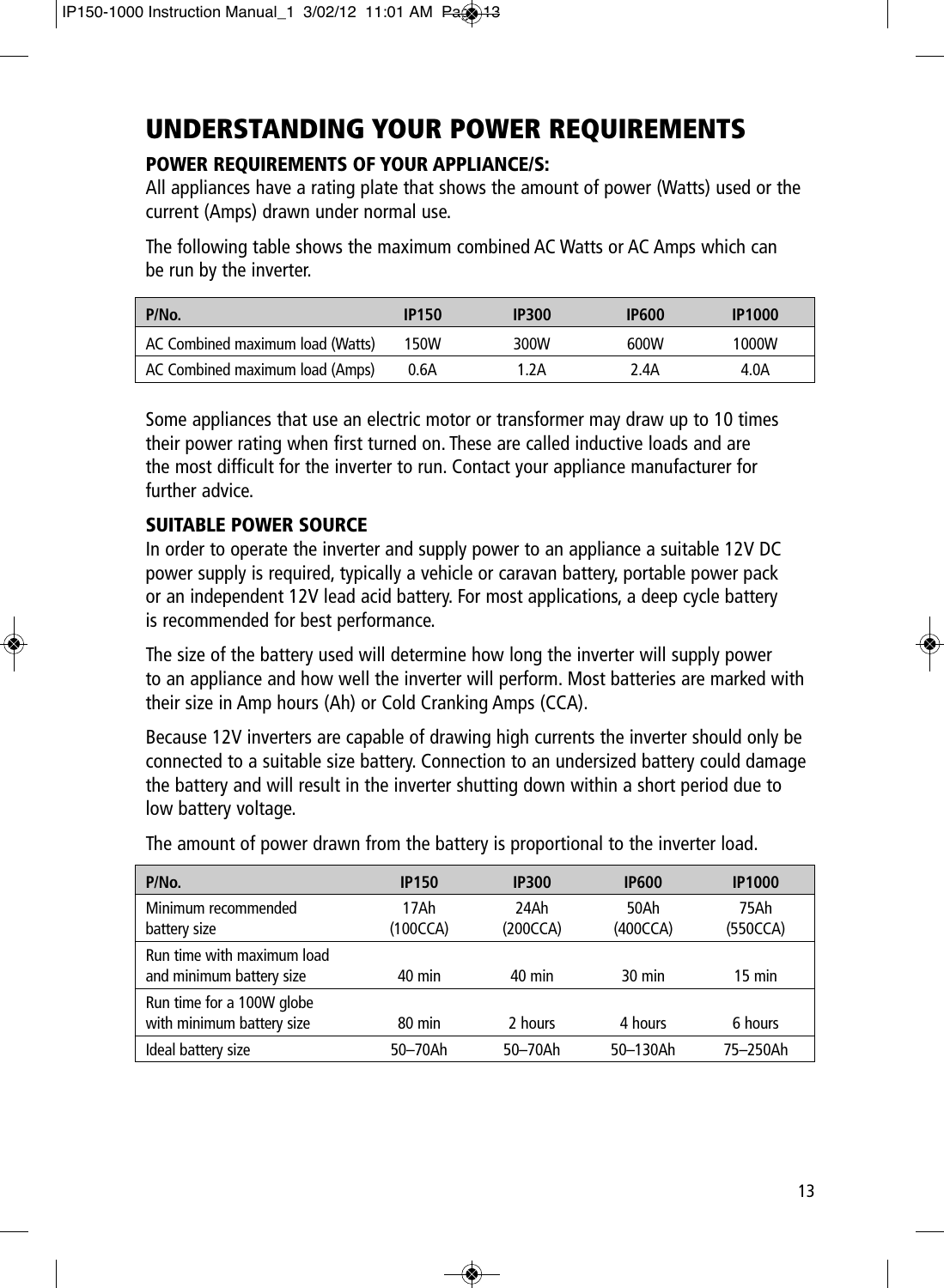# **TROUBLESHOOTING/FAQ:**

### **Q. Why does the inverter turn itself off?**

A. If the inverter's audible alarm sounds and a fault L.E.D illuminates, this indicates that there is a fault or error, and the inverter may turn off. Most commonly this would be caused by an appliance that is drawing too much power (overloading), low battery voltage or voltage drop due to insufficient size cables or poor connections (refer to 'Faults & Errors' table, page 12).

#### **Q. The Inverter will not run my appliance even though the appliance draws less power (Watts) than the size of the inverter?**

A. Electrical appliances can be divided into three groups by the way they draw energy (current) from their power supply. These groups are "Resistive", "Inductive" and "Capacitive" appliances or also called "loads". Some appliances may draw all three types of power.

**Resistive Loads** such as normal incandescent lights (wire filament) always draw a constant power (watts) from the power supply, that is a 100 Watt light will draw approximately 100 Watts from the power supply at all times. Resistive loads are the easiest appliances for an inverter to run.

**Inductive Loads** such as a refrigerator (Electric Motor) require a large rush of power (surge current) to start and then usually draw a more constant power once running. Inductive loads contain coils of wire (motors, transformers, ballasts, solenoids). When the power is first turned on, these coils of wire draw a large surge current which forms the magnetic flux (magnetic field) which allows these appliances to work. This magnetic flux is a kind of stored energy.

The most common inductive appliances are: fridges, air compressors, transformers/ chargers, pumps, power tools and fluorescent lights. These appliances can draw up to 10 times their normal running power to start up; that is to run a 80W fridge you may need a 600 or 1000 Watt inverter.

**Capacitive Loads** such as many TV's or many electronic appliances require a large surge current to start only when they have not been used for a while. This is often due to large capacitors in the power supply that must be quickly charged when the appliance is turned on. If the appliance is not used for a few days these capacitors slowly go flat. Resetting the inverter a couple of times may allow these appliances to work.

There are some appliances such as large refrigerators, air conditioners and other pump driven appliances that have extremely high start up currents, because they have an inductive motor that must start under load. These appliances are not recommended for use with an inverter. They should be powered by an engine driven generator.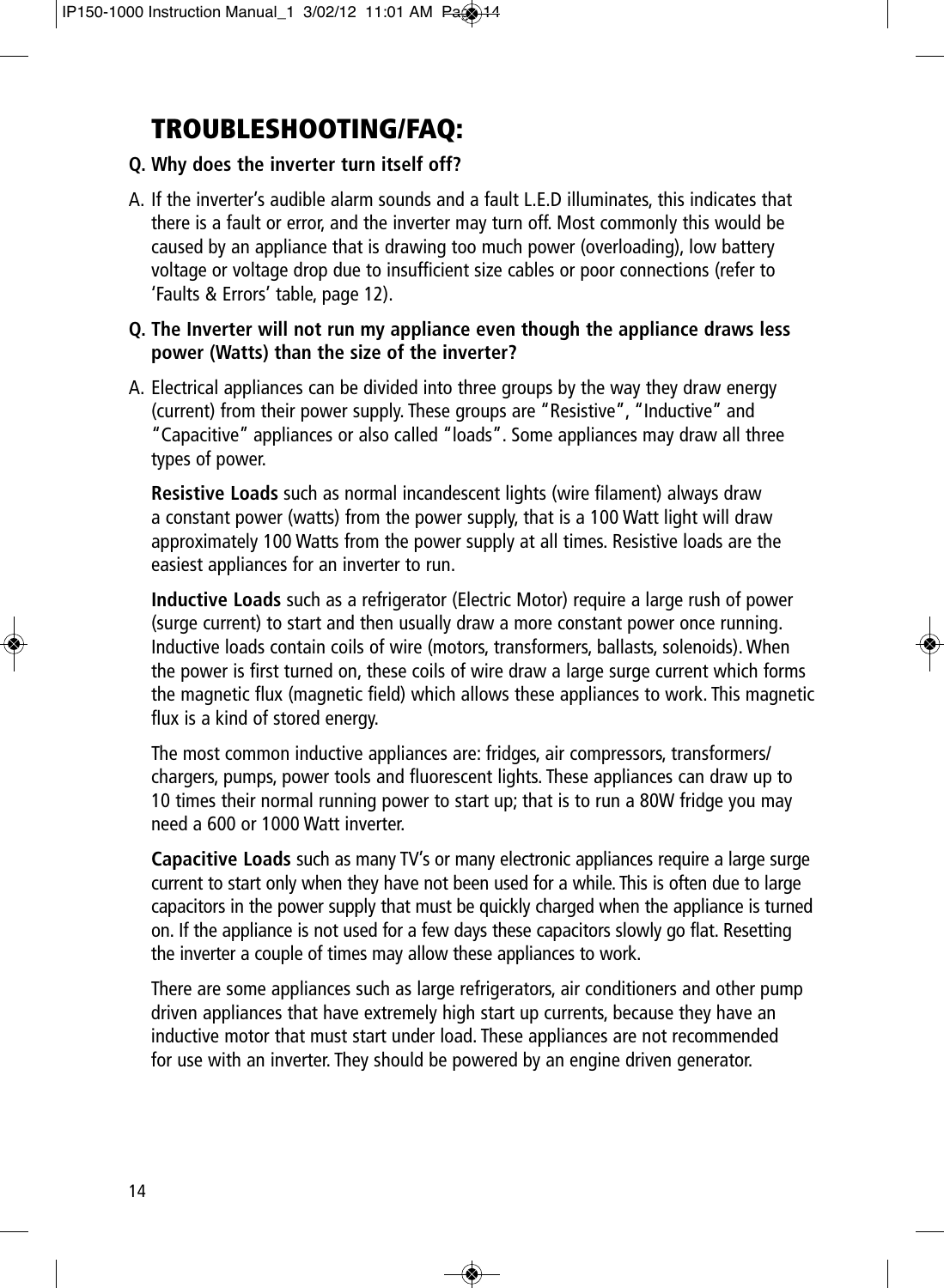### **Q. Why does it damage the inverter if the battery leads are reverse-connected?**

A. Your inverter uses sophisticated electronics to convert DC battery power to AC mains power. If you accidentally connect the inverter to the battery incorrectly (reverse polarity) a large current will be drawn by the inverter which will blow the protection fuse. As this occurs some of the high current could damage sensitive electronic components. Because of this risk it is important to always double-check the battery polarity before making any connections.

### **Q. How do I check or change the fuses?**

A. Intelli-Wave inverters contain internal fuses and should only be checked or replaced by a qualified electrical appliance repairer.

THE DC SUPPLY MUST BE DISCONNECTED BEFORE ANY REPAIR, THEN TURN THE ON/OFF SWITCH OF THE INVERTER "ON" TO DISCHARGE THE CAPACITORS.

### **Q. Why does the fan only operate sometimes?**

A. Intelli-Wave inverters feature a temperature controlled automatic cooling fan that only operates when needed. This allows the inverter to run very quietly for most of the time.

### **Q. Can I run laptop computers and other sensitive electrical appliances?**

A. Yes. Intelli-Wave's pure sine wave output is suitable for medical equipment and sensitive electrical appliances. They allow you to watch television without static, operate computers and gaming consoles and run fluorescent lights.